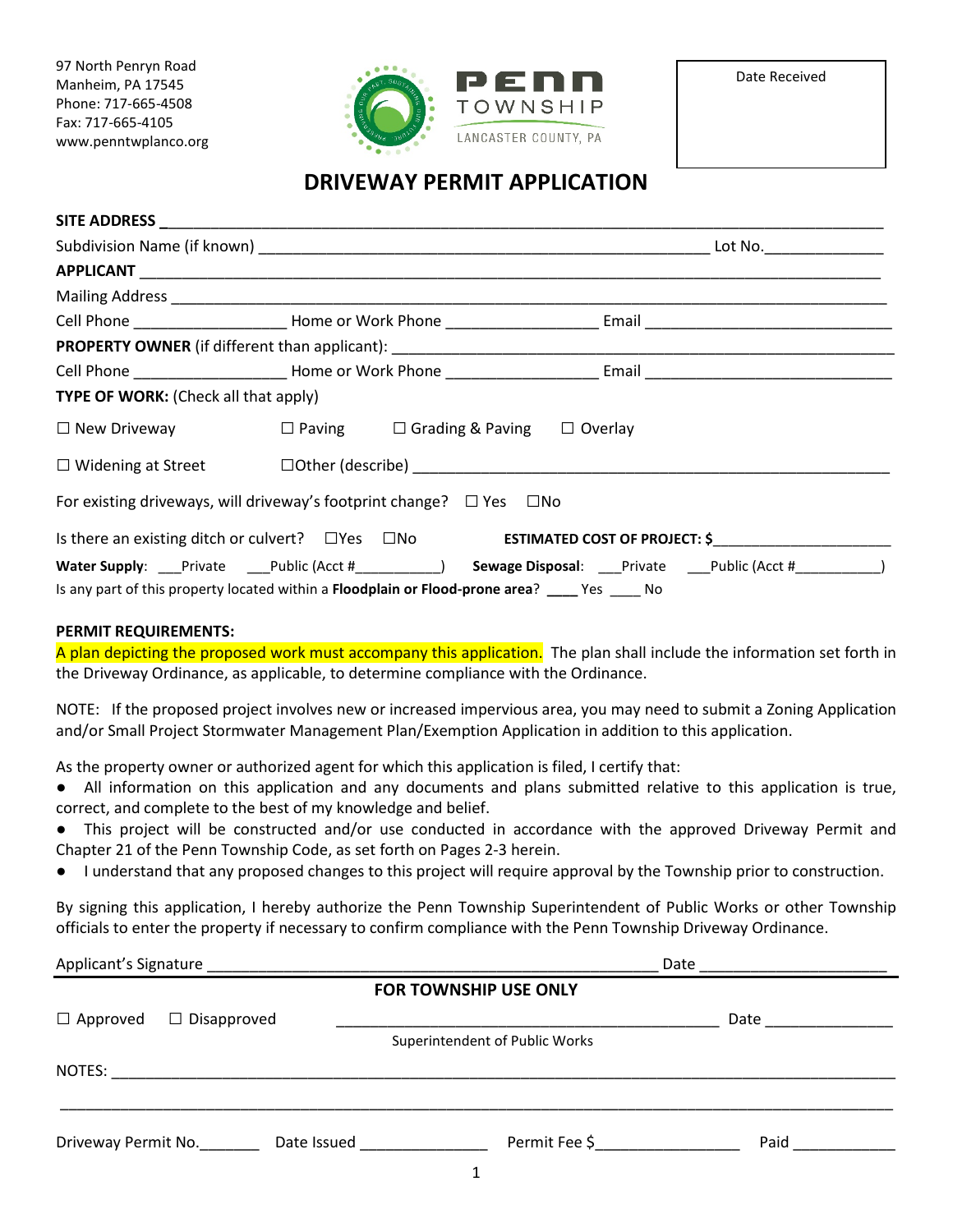## **§ 21-103. Permit Required. [Ord. 2001-4, 10/8/2001, § 3]**

- 1. No person, owner and/or contractor shall hereafter install, initiate any work, or allow the installation or initiation of any work toward the installation of a driveway without first obtaining a permit from the Township.
- 2. Any driveway intersecting with a state-owned road shall require the obtainment of a driveway permit from the Pennsylvania Department of Transportation.

## **§ 21-104. Construction Standards. [Ord. 2001-4, 10/8/2001, § 4; as amended by Ord. 2012-02, 2/13/2012]**

- 1. All driveways shall be constructed in conformance with the following standards:
	- A. Residential Driveways. A minimum of eight-inch stone base course and a 2 1/ 2-inch bituminous course or equal paving approved by the Township Road Superintendent.
	- B. High Density Residential, Commercial and Industrial Driveways. A minimum of four inches 2A modified aggregate, and six inches reinforced concrete; or a minimum of eight inches 2A modified aggregate plus 2 1/2 inches "Superpave" 9.5mm Superpave wearing course top.
	- C. Stone Driveways. Consisting of a minimum of six inches of 2A or 2RC modified aggregate are permitted providing that first 15 feet measured from edge of the paved cartway of the public road is constructed to standards in Subsection 1A or B above for the required type of driveway.
- 2. On all corner properties fronting on arterial or collector streets there should be a minimum distance of 100 feet between the centerline of the driveway and the edge of the cartway of the street intersection.
- 3. On all corner properties fronting on local streets there should be a minimum distance of 40 feet between the centerline of the driveway and the edge of the cartway of the street intersection.
- 4. The sight distance for all driveways shall comply with the requirements for state highways prescribed by the Pennsylvania Department of Transportation as codified at 67 Pa.Code § 441.8, and amendments and addenda thereto.
- 5. To ensure adequate visibility, the entire frontage of the lot shall be graded to a slope of 2% to the right-of-way line.
- 6. Driveways shall have a minimum width of 10 feet for single-family dwellings and 16 for shared driveways; however, in any case, the maximum width shall not exceed 24 feet.
- 7. All driveways shall be separate from any property line by a planting strip of not less than three feet in width and from all fire hydrants a distance of five feet.
- 8. Driveway profiles shall conform to the slope guidelines in accordance with the PennDOT criteria. (See Figure 21- 4-2)
- 9. Within the Residential Zoning Districts, driveway access onto a collector or arterial roadway shall be prohibited.
- 10. Within the Agricultural or Conservation Zoning Districts, driveway access onto a collector or arterial roadway shall be permitted provided that a paved turnaround is provided.
- 11. Driveways shall be protected with a clear sight triangle. Two apexes of the triangle shall be located in both directions along the street centerline, 75 feet from a point where the centerline of a driveway and the street intersect. The vertex of the triangle shall be located along the centerline of the driveway, on the site and five feet from the property or street right of way (see Figure 21-4-1). No permanent obstructions and/or plant materials over three feet high shall be placed within the clear sight triangle.

#### **§ 21-105. Driveway Construction Not to Interfere With Roadway Drainage. [Ord. 2001-4, 10/8/2001, § 5]**

1. All driveways shall be constructed in a manner that will not impede or divert the normal flow of surface drainage. At the point where any driveway adjoins a public road the driveway shall have the same degree of slope as the existing shoulder and in no case less than one inch per foot of drop, with the low point in line with the existing gutter line. Drainage pipes shall not be used in connection with the construction of any driveway